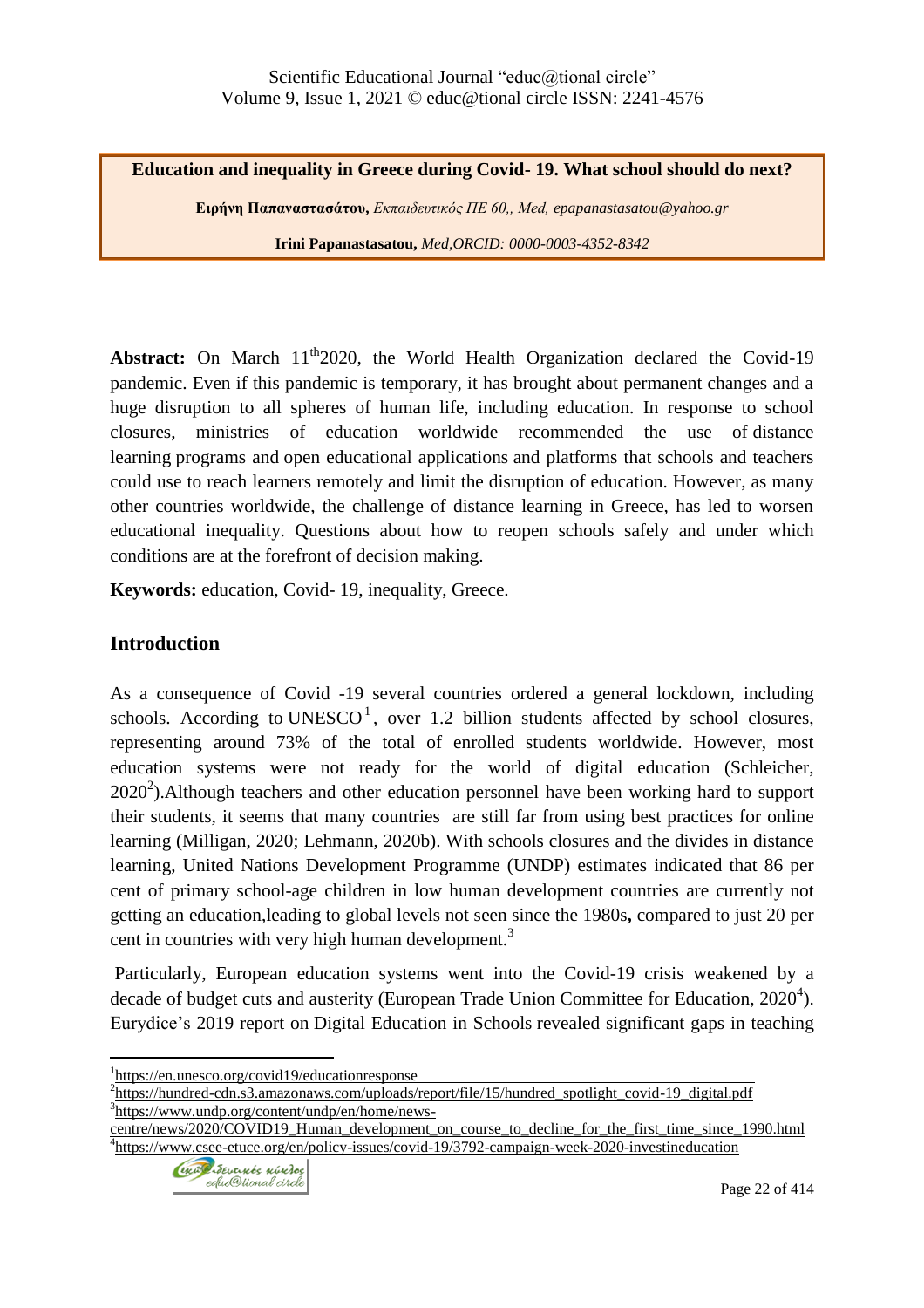and assessing digital competences across Europe that seemed to imply action for years to come<sup>5</sup>. It seems that Covid-19 crisis strikes at a point when most education systems are not ready for the world of digital learning opportunities. Remote teaching raised some pressing issues regarding equality and inclusion since not all students had access to quality equipment and connectivity at home (ETUCE, 2020). Although findings from this research are sparse, there is some evidence to suggest that lower socioeconomic status (SES) children may be particularly impacted by school closures and the subsequent loss in instructional time that results. Thus, it is possible that lower SES children may be more adversely affected by Covid-19 compared to their higher SES peers, particularly if their schools provide less resources and their families engage in less active home schooling. Indeed, it is possible that higher SES children may actually benefit from home schooling if their parents have higher levels of education and more motivation to invest in their child (Doyle, 2020). Inequalities in children's outcomes may arise when a family's ability to invest in their children is hampered by monetary (Becker, 1965) or cognitive (Mani et al*.* 2013) constraints, or the stress that accompanies poverty and other anxious situations (Lupien et al. 2001). Parents from lower SES backgrounds often spend less time investing in their children's education (Del Bono *et al.,* 2016; Guryan et al., 2008) and they finally provide less stimulating learning materials and learning experiences to their children (Bradley *et al.,* 1989; Miller *et al.,* 2014). Although schools do not fully close socioeconomic gaps in children's skills, they are effective in reducing the magnitude<sup>6</sup>, something that is not possible to be achieved when schools are closed.

Although temporary school closures during crises are not new, UNESCO chief Audrey Azoulay said, "The global scale and speed of the current educational disruption is unparalleled and, if prolonged, could threaten the right to education."<sup>7</sup> Due to pandemic, equity is being challenged in many countries worldwide and OHCHR underlines that the pandemic crisis has raised more concerns about a potential erosion of human rights now and post-crisis<sup>8</sup>.

### **1. Education in Greece during covid-19**

Greece's education system was designed around the principle of equality.Article 16 of the constitution guarantees that*"all Greek citizens have the right to free education at all levels in public educational institutions"*(Sintagma tis Elladas, art. 16, and p.29) <sup>9</sup> *.*However, as everywhere in the world, the pandemic forced the Greek public education system to deal with the challenge of home-schooling and educators were forced into teaching for a system that

<sup>9</sup><https://www.hellenicparliament.gr/UserFiles/8c3e9046-78fb-48f4-bd82-bbba28ca1ef5/SYNTAGMA.pdf>



 $\overline{a}$ <sup>5</sup>[https://eacea.ec.europa.eu/national-policies/eurydice/content/digital-education-school-europe\\_en](https://eacea.ec.europa.eu/national-policies/eurydice/content/digital-education-school-europe_en) <sup>6</sup><http://publicpolicy.ie/papers/covid-19-exacerbating-educational-inequalities/>

<sup>&</sup>lt;sup>7</sup>[https://en.unesco.org/news/290-million-students-out-school-due-covid-19-unesco-releases-first-global-numbers](https://en.unesco.org/news/290-million-students-out-school-due-covid-19-unesco-releases-first-global-numbers-and-mobilizes)[and-mobilizes](https://en.unesco.org/news/290-million-students-out-school-due-covid-19-unesco-releases-first-global-numbers-and-mobilizes)

<sup>&</sup>lt;sup>8</sup>[https://www.ohchr.org/Documents/HRBodies/TB/COVID19/Compilation\\_statements.pdf](https://www.ohchr.org/Documents/HRBodies/TB/COVID19/Compilation_statements.pdf)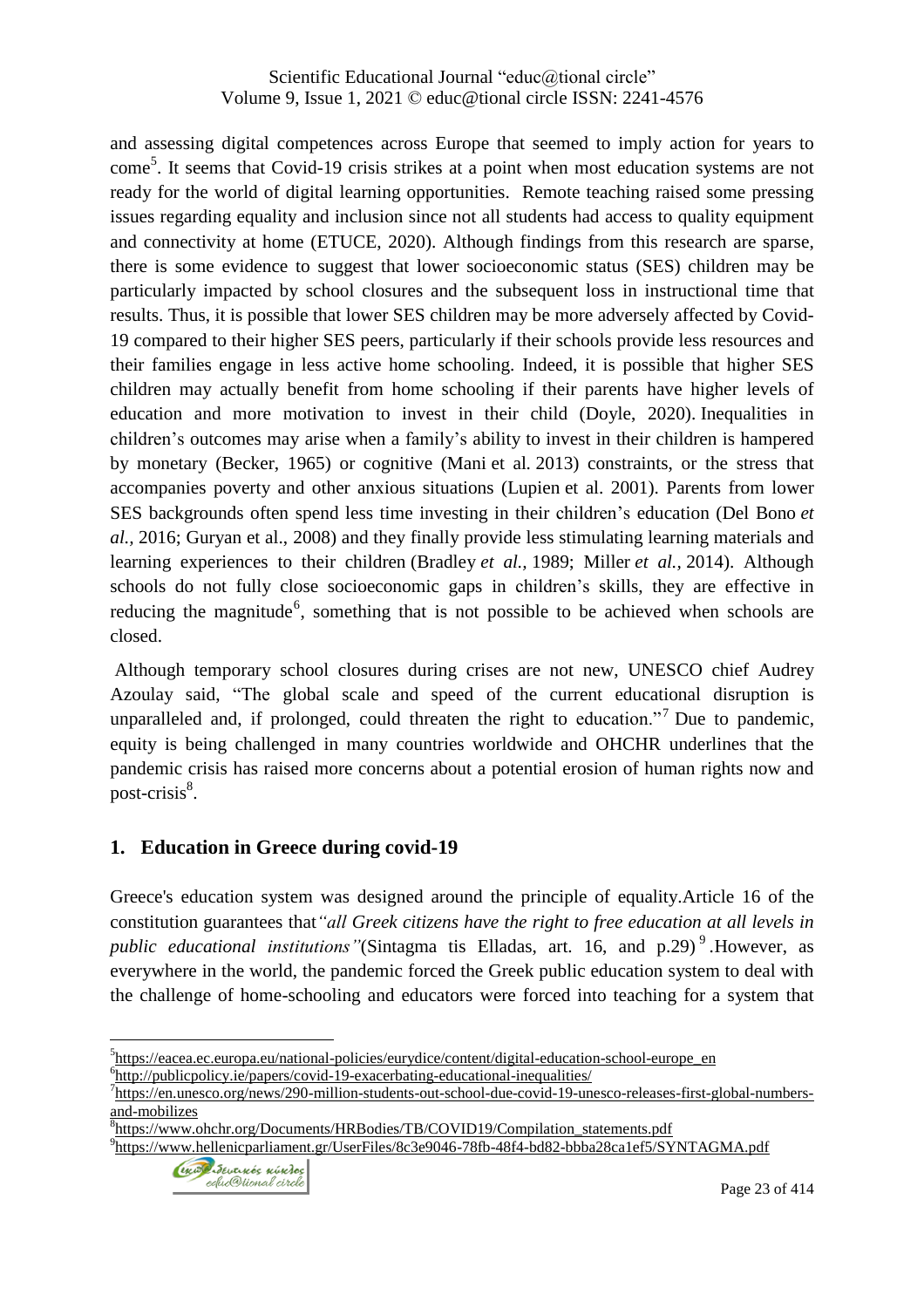they were not prepared. In Greece schools closed on  $11<sup>th</sup>$  of March, although in some parts of the country the schools' closure has begun even earlier.With the arrival of the pandemic, the Ministry of Education issued [instructions](https://www.minedu.gov.gr/anastoli-leitourgias-ekpaideftikon-monadon/44445-21-03-2020-odigies-gia-tin-eks-apostaseos-ekpaidefsi) for the use of both [asynchronous](https://www.minedu.gov.gr/publications/docs2020/DistLearningAsyncInstructions_20200320_0.pdf) and [synchronous](https://dschool.edu.gr/menoumespiti/) teaching. Synchronous learning that is online or distance education that happens in real time and asynchronous learning that occursthrough online channels without real-time interaction. [Education](https://webtv.ert.gr/shows/mathainoume-sto-spiti/) television was also re-activated on March  $30<sup>th</sup>$  for primary education. The government passed an [emergency](https://www.esos.gr/arthra/66729/koronoios-pente-diataxeis-gia-tin-paideia-me-praxi-nomothetikoy-periehomenoy) law  $10<sup>th</sup>$  regulating issues related to the education system's response.

As a result of Covid-19, school closures have shifted education from the classroom to the home in Greece, like other countries. However, several challenges had to be overcome along the way in Greece also. Network overload problems along with the fact that not all children and teachers had the appropriate equipment, were the first obstacles. According to  $OECD<sup>11</sup>$  $OECD<sup>11</sup>$  data based on the 2018 PISA, 1 in 5 students attending the poorest quartile of Greek schools do not have access to a computer they can use for schoolwork, while 1 in 10 do not have access to the internet. More than 1 in 3 students attended schools whose head teachers maintained that their teachers did not have the necessary technical and pedagogical skills to integrate digital devices in instruction. Altogether 4 in 10 students attended schools whose head teachers acknowledged that an effective online learning support platform was not available.

In Greece, the burden of education fell largely on parents and families, although some households may lack the physical resources necessary to support their children's learning (computers etc.), while others may have time constraints, particularly if parents are engaged in essential services (eg. healthcare workers). Parents with literacy issues may also struggle to engage with the curriculum, while the heightened stress and health problems arising from Covid-19 may make it difficult for both parents and children to engage in schoolwork. In all cases, these issues may be more salient in lower SES households, as it was mentioned above. That is particularly concerning since in Greece 20% of the adult population refer no previous experience with computers (Eurostat,  $2019$ ).<sup>12</sup>

In addition regulation on live streaming which was passed by the Greek government raised for teachers and students anxiety about the possibility to expose themselves to potential online scrutiny. For that reason ETUCE reported on  $8<sup>th</sup>$  May 2020 that the Greek Government bypassed social dialogue mechanisms and adopts regulation on live streaming delivery of lessons, which raised multiple difficulties to teachers and children as well<sup>13</sup>.

<sup>13</sup>[https://www.csee-etuce.org/en/news/3851-greece-greek-government-bypass-social-dialogue-mechanisms-and](https://www.csee-etuce.org/en/news/3851-greece-greek-government-bypass-social-dialogue-mechanisms-and-adopts-regulation-on-live-streaming-delivery-of-lessons)[adopts-regulation-on-live-streaming-delivery-of-lessons](https://www.csee-etuce.org/en/news/3851-greece-greek-government-bypass-social-dialogue-mechanisms-and-adopts-regulation-on-live-streaming-delivery-of-lessons)



 $\overline{a}$ 

<sup>&</sup>lt;sup>10</sup>[https://www.esos.gr/sites/default/files/articles-legacy/pnp\\_68.pdf](https://www.esos.gr/sites/default/files/articles-legacy/pnp_68.pdf)

<sup>&</sup>lt;sup>11</sup>[https://read.oecd-ilibrary.org/view/?ref=126\\_126988-t63lxosohs&title=A-framework-to-guide-an-education](https://read.oecd-ilibrary.org/view/?ref=126_126988-t63lxosohs&title=A-framework-to-guide-an-education-response-to-the-Covid-19-Pandemic-of-2020)[response-to-the-Covid-19-Pandemic-of-2020](https://read.oecd-ilibrary.org/view/?ref=126_126988-t63lxosohs&title=A-framework-to-guide-an-education-response-to-the-Covid-19-Pandemic-of-2020)

<sup>&</sup>lt;sup>12</sup>[https://ec.europa.eu/eurostat/tgm/table.do?tab=table&init=1&language=en&pcode=tepsr\\_sp410&plugin=1](https://ec.europa.eu/eurostat/tgm/table.do?tab=table&init=1&language=en&pcode=tepsr_sp410&plugin=1)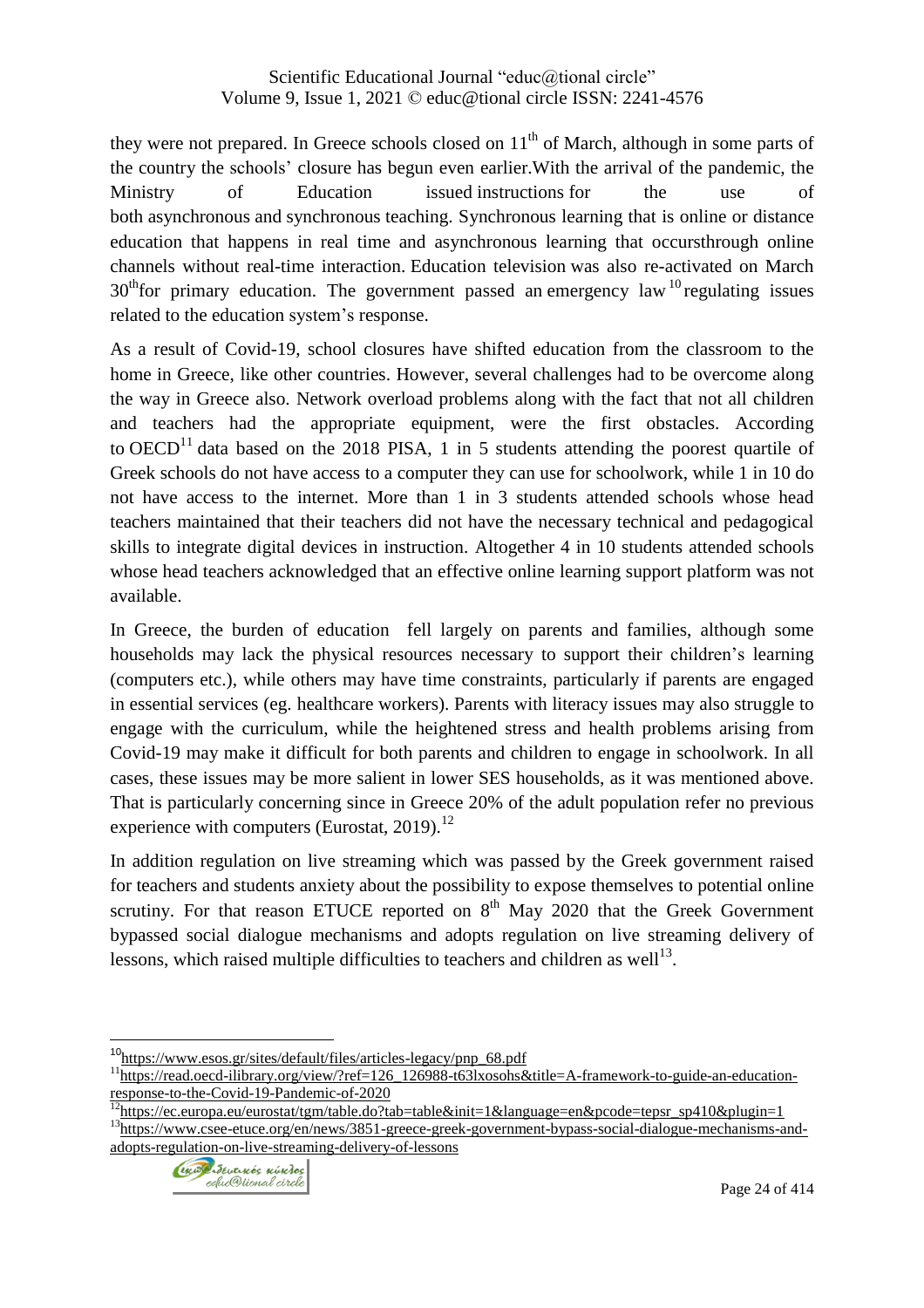When considering the effects of pandemic crisis in Greece, we have also to take into account the fact that the debt crisis of previous years, led the educational system to become one of the most unequal in the development world.<sup>14</sup> "*The economic crisis highlighted these inequalities mainly through the decline of the disposable household income and exacerbated the already crippled abilities of the education system due to the extensive cuts that took place during this time*" (Bazoti, 2020, p.1<sup>15</sup>).

### **2. What school should do next?**

As a result of Covid-19, school closures have shifted education from the classroom to the home, and for the immediate future, the burden of education now falls largely on parents. However to ensure that pandemic, or other similar situations in the future, do not exacerbate educational inequalities further, it is important that resources are in place to support all families.<sup>16</sup>

Various actions were been taken at the country level worldwide to address the digital education divide. For example in Portugal to tackle the fact that not all students may have access to internet at home, the government suggested a partnership with the post office services to deliver working sheets to be done at home, while in Washington State, United States, the schools are not encouraged to provide online learning services unless equitable access is ensured<sup>17</sup>.

There is no doubt that policymakers face great difficulties and requests, since the educational enterprise is dependent on a health crisis that is changing every day since, education systems will have to be flexible to take into account the needs of learners and teachers in this global crisis.

Researchers<sup>18</sup> have reached a consensus on that (Douglas N. Harris & Katharine O. Strunk., 2020). Moreover, UNESCO<sup>19</sup>, The Teacher Task Force and the International Labor Organization have released a toolkit to help school leaders support and protect teachers and education support staff in the return to school.

Providing substantial additional recourses to prevent looming school budget cuts and implementing universal internet and computer access are more than necessary. Getting money to schools comes first because all the others depend significally on it. Moreover all students must be able to access internet and computers, since a lack of these implements affected how school responded and how students experienced distance learning. E - Learning is only effective for teachers, students and their families when is combined with adequate electricity,

<sup>&</sup>lt;sup>19</sup>[https://teachertaskforce.org/sites/default/files/2020-07/ttf\\_backtoschool\\_toolkit\\_for\\_school\\_leaders\\_0.pdf](https://teachertaskforce.org/sites/default/files/2020-07/ttf_backtoschool_toolkit_for_school_leaders_0.pdf)



 $\overline{a}$ <sup>14</sup><https://www.bbc.com/news/business-34384671>

<sup>&</sup>lt;sup>15</sup>[https://www.eliamep.gr/wp-content/uploads/2020/02/110\\_2020\\_-WORKING-PAPER-\\_Pery-Bazoti-.pdf](https://www.eliamep.gr/wp-content/uploads/2020/02/110_2020_-WORKING-PAPER-_Pery-Bazoti-.pdf)

<sup>&</sup>lt;sup>16</sup><http://publicpolicy.ie/papers/covid-19-exacerbating-educational-inequalities/>

<sup>&</sup>lt;sup>17</sup><https://news.itu.int/covid-19-countries-addressing-digital-education-divide/>

<sup>&</sup>lt;sup>18</sup>[https://www.edweek.org/ew/articles/2020/07/28/7-research-based-recommendations-for-what-schools](https://www.edweek.org/ew/articles/2020/07/28/7-research-based-recommendations-for-what-schools-should.html)[should.html](https://www.edweek.org/ew/articles/2020/07/28/7-research-based-recommendations-for-what-schools-should.html)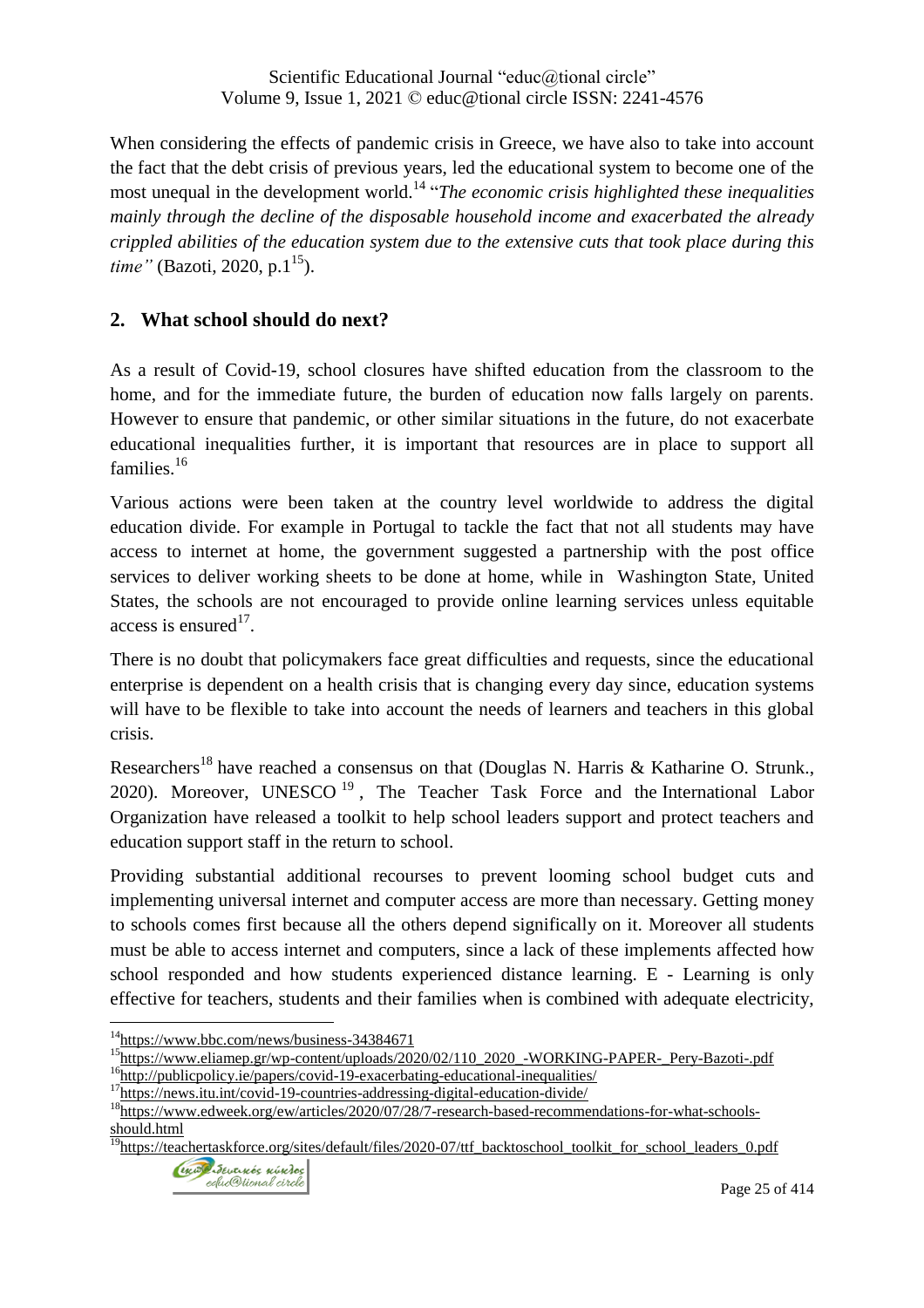internet connectivity, computers and tablets, and physical spaces to work. More traditional learning methods, via print, television, phone and radio, may offer more viable ways of helping teachers to continue to provide lessons, especially in the poorest countries.

Mental health and academic achievement are linked, research shows (Terada, 2020). According to recent research:*The COVID-19 pandemic may worsen existing mental health problems and lead to more cases among children and adolescents because of the unique combination of the public health crisis, social isolation, and economic recession*(Golberstein, Wen & Miller,  $2020^{20}$ ). After all, return-to-school responses should anticipate the psychological and socio-emotional impacts of the pandemic on teachers and learners. Student -support staff such as school counselors and social workers, will be crucial to schools' efforts to care for children and for teachers as well, especially for those who have been most impacted by the pandemic.Teachers are the backbone of the educational system. As schools re open their role will be equally crucial. *Little attention has been given to providing teachers with adequate training on how to ensure that learning continues, or how to develop relevant, high-quality distance education packages <sup>21</sup>* (International Task Force on Teachers for Education 2030). Educational policy makers must provide teachers with adequate professional support and training and to put equity at the heart of education support.

In Greece, educational policy makers have already planned educational programs for educators in distance learning  $22$  in order teachers to be able to respond to these new educational challenges. Although policymakers is extremely important to make decisions about teachers that support pedagogical quality and equity also, as suggested above.

# **3. Conclusion**

It is obvious that no one approach will suit all countries.  $ETUCE<sup>23</sup>$  calls on education authorities and governments to ensure the inclusion of all students and education staff in these crucial times, so that the Covid-19 outbreak does not magnify any existing social inequalities. ETUCE insists that issues regarding the accessibility of distance teaching and learning material, for teachers and students, must be addressed so that all education personnel and students are able to participate in quality education as required by their local circumstances. We must not allow anyone to be left behind because they do not have access to appropriate digital devices and online tools, not because they face specific individual or social barriers.<sup>24</sup> In general, successful remote or distance teaching depends heavily on parental monitoring and assistance – especially for younger learners. This

 $^{23}$ [https://www.csee-etuce.org/en/policy-issues/covid-19/3745-covid-19-and-distance-teaching-must-not-widen](https://www.csee-etuce.org/en/policy-issues/covid-19/3745-covid-19-and-distance-teaching-must-not-widen-inequalities-in-education)[inequalities-in-education](https://www.csee-etuce.org/en/policy-issues/covid-19/3745-covid-19-and-distance-teaching-must-not-widen-inequalities-in-education)



 $\overline{a}$ <sup>20</sup><https://jamanetwork.com/journals/jamapediatrics/fullarticle/2764730>

<sup>&</sup>lt;sup>21</sup>[https://teachertaskforce.org/sites/default/files/migrate\\_default\\_content\\_files/ttf\\_covid19\\_call%20to%20action\\_](https://teachertaskforce.org/sites/default/files/migrate_default_content_files/ttf_covid19_call%20to%20action_27mar2020_1.pdf)  $\frac{27 \text{mar2020}}{22 \text{hr} + 22 \text{hr}}$ 

<sup>&</sup>lt;sup>2</sup>[https://www.esos.gr/arthra/68847/eisagogiki-epimorfosi-gia-11500-ekpaideytikoys-protovathmias-kai](https://www.esos.gr/arthra/68847/eisagogiki-epimorfosi-gia-11500-ekpaideytikoys-protovathmias-kai-deyterovathmias)[deyterovathmias](https://www.esos.gr/arthra/68847/eisagogiki-epimorfosi-gia-11500-ekpaideytikoys-protovathmias-kai-deyterovathmias)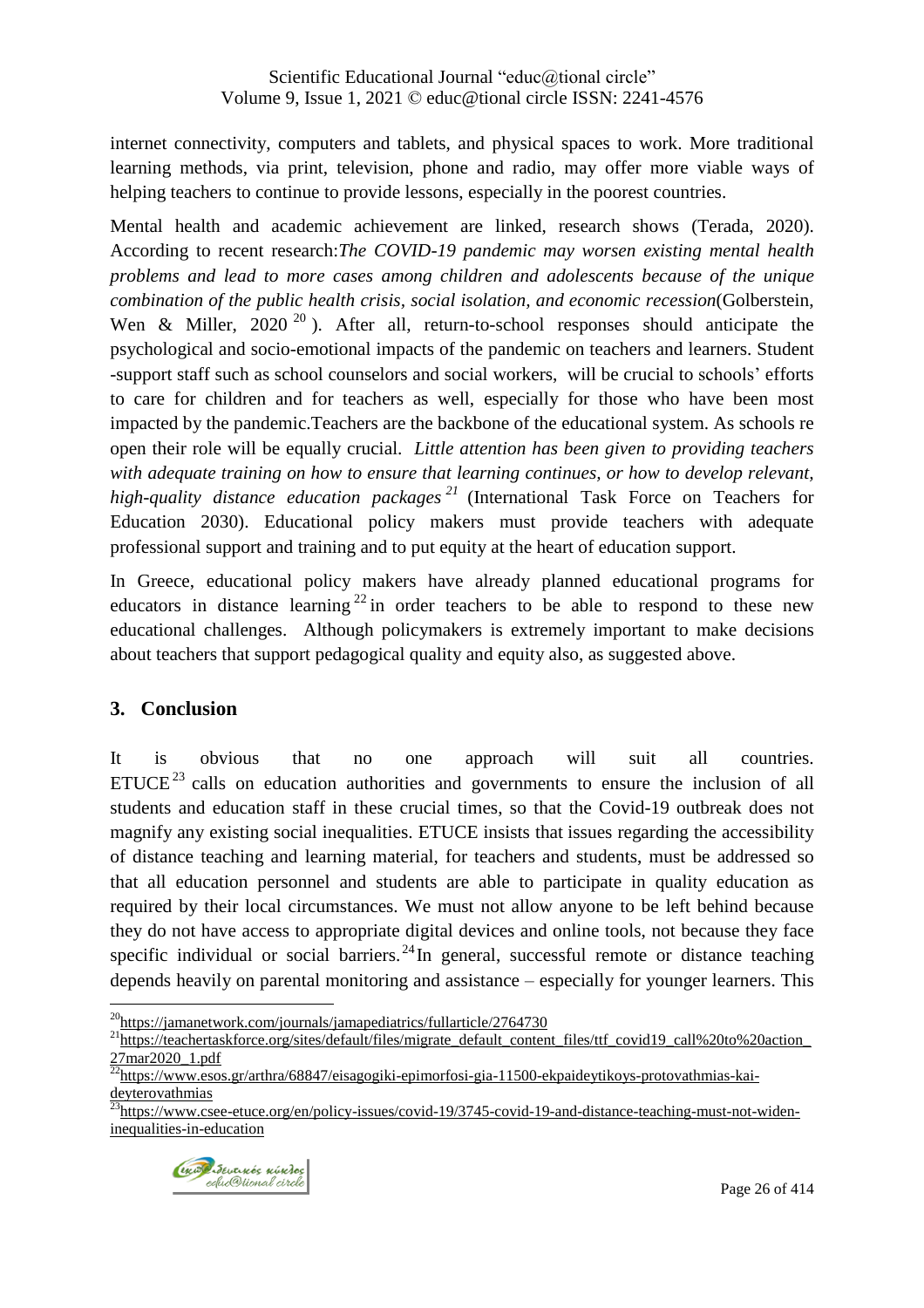risks creating or widening inequalities in student outcomes, as not all have parents who will be able or available to fulfill that role effectively.

To meet the urgent need for education, UNESCO has launched a global [partnership](https://en.unesco.org/news/unesco-rallies-international-organizations-civil-society-and-private-sector-partners-broad) to support countries in scaling up their best distance learning practices and reaching children who are most at risk<sup>25</sup>. Only with a concerted effort from parents, teachers, and social workers and mainly from politicians we can be sure that all children can have equal access to education.

Finding a way to enable *all* students is one of the top challenges facing school district leaders right now as education is the main vehicle for the promotion of social quality.For that to be achieved, we have to decide that we believe in equitable access in education for every child and then allocate the resources to support that.

The imposition of the measures and the use of distance education during pandemic was necessary. The aim of this article was to highlight the obligation of all those who participate in unprecedented educational conditions, to identify and highlight inequalities, but also to look forward to addressing them. Because inequality in times of crisis flourishes, transforms and dominates (Papakonstantinou,  $2020^{26}$ .

### **References**

 $\overline{a}$ 

- Bazoti, P. 2020. "Education and wage inequalities in Greece: access to higher education and its effects on income". ELIAMEP, *Working Paper 110*/2020[.https://www.eliamep.gr/wp-content/uploads/2020/02/110\\_2020\\_-](https://www.eliamep.gr/wp-content/uploads/2020/02/110_2020_-WORKING-PAPER-_Pery-Bazoti-.pdf%20Assessed%201%20June%202020) [WORKING-PAPER-\\_Pery-Bazoti-.pdf](https://www.eliamep.gr/wp-content/uploads/2020/02/110_2020_-WORKING-PAPER-_Pery-Bazoti-.pdf%20Assessed%201%20June%202020) Assessed 1 June 2020.
- Becker, Gary S. 1965. "A Theory of the Allocation of Time." *The Economic Journal* 75: 493- 517.
- Bradley, Robert H., and Robert F. Corwyn. 2002. "Socioeconomic Status and Child Development." *Annual Review of Psychology* 53 (1): 371-399.
- Harris, N. D. and O. Strunk, K. (2020). *7 Research-Based Recommendations for What Schools Should Do Next. [https://www.edweek.org/ew/articles/2020/07/28/7](https://www.edweek.org/ew/articles/2020/07/28/7-research-based-recommendations-for-what-schools-should.html) [research-based-recommendations-for-what-schools-should.html](https://www.edweek.org/ew/articles/2020/07/28/7-research-based-recommendations-for-what-schools-should.html)*
- Del Bono, Emilia, Marco Francesconi, Yvonne Kelly, and Amanda Sacker. 2016. "Early Maternal Time Investment and Early Child Outcomes." *The Economic Journal* 126: 96-135.
- Doyle, O. 2020, "COVID-19: Exacerbating Educational Inequalities?" publicpolicy.ie*.*[http://publicpolicy.ie/papers/covid-19-exacerbating-educational](http://publicpolicy.ie/papers/covid-19-exacerbating-educational-inequalities/)[inequalities/a](http://publicpolicy.ie/papers/covid-19-exacerbating-educational-inequalities/)ssessed 13 May 2020.

<sup>&</sup>lt;sup>26</sup>[https://www.kathimerini.gr/1074313/article/epikairothta/ellada/analysh-oi-ekpaideytikes-anisothtes-se](https://www.kathimerini.gr/1074313/article/epikairothta/ellada/analysh-oi-ekpaideytikes-anisothtes-se-syn8hkes-pandhmias)[syn8hkes-pandhmias](https://www.kathimerini.gr/1074313/article/epikairothta/ellada/analysh-oi-ekpaideytikes-anisothtes-se-syn8hkes-pandhmias)



<sup>&</sup>lt;sup>25</sup>[https://en.unesco.org/news/unesco-rallies-international-organizations-civil-society-and-private-sector-partners](https://en.unesco.org/news/unesco-rallies-international-organizations-civil-society-and-private-sector-partners-broad)[broad](https://en.unesco.org/news/unesco-rallies-international-organizations-civil-society-and-private-sector-partners-broad)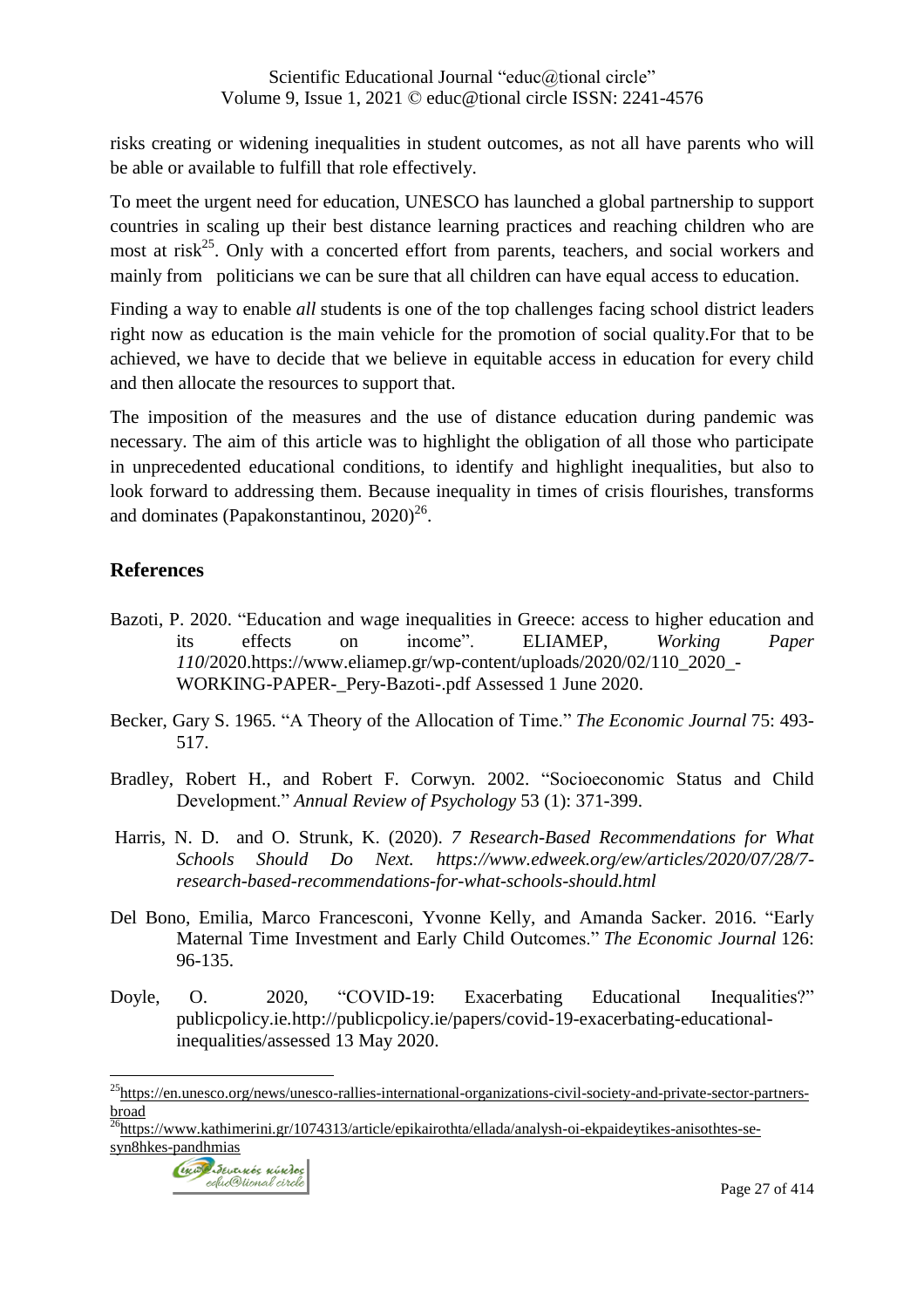Guryan, Jonathan, Erik Hurst, and Melissa Schettini Kearney. 2008. "Parental Education and Parental Time with Children." Journal of Economic Perspectives 22(3):23–46.

Lehmann, C. (2020b, March). "Doing School" In the Time of Coronavirus. [Blog post].

- Lupien, S. J., King, S., Meaney, M. J., and McEwen, B. S. 2001. "Can Poverty get Under Your Skin? Basal Cortisol Levels and Cognitive Function in Children from Low and High Socioeconomic Status". Development and Psychopathology 13: 653–676.
- Mani, Anandi, Sendhil Mullainathan, EldarShafir, and Jiaying Zhao. 2013. "Poverty Impedes Cognitive Function." *Science* 341: 976–980.
- Miller, Elizabeth. B., George Farkas, Deborah L. Vandell, and Greg J. Duncan. 2014. "Do the Effects of Head Start Vary by Parental Preacademic Stimulation?" *Child Development* 85: 1385–1400.
- Milligan, I. (2020, March 20). Emergency Remote Teaching: A Post-Secondary Reality Check. [blog post].
- Schleicher, A. (2020, March 23rd). Coronavirus: Why collaboration is the key for teachers. [blog post].

#### **Websites**

[https://en.unesco.org/covid19/educationresponsea](https://en.unesco.org/covid19/educationresponse)ssessed 4 May 2020

- [https://hundred-cdn.s3.amazonaws.com/uploads/report/file/15/hundred\\_spotlight\\_covid-](https://hundred-cdn.s3.amazonaws.com/uploads/report/file/15/hundred_spotlight_covid-19_digital.pdf)[19\\_digital.pdfa](https://hundred-cdn.s3.amazonaws.com/uploads/report/file/15/hundred_spotlight_covid-19_digital.pdf)ssessed on 6 May 2020
- [https://www.undp.org/content/undp/en/home/news-](https://www.undp.org/content/undp/en/home/news-%20assessed%20%2010%20May%202020%20centre/news/2020/COVID19_Human_development_on_course_to_decline_for_the_first_time_since_1990.html) assessed 10 May 2020 [centre/news/2020/COVID19\\_Human\\_development\\_on\\_course\\_to\\_decline\\_for\\_the\\_f](https://www.undp.org/content/undp/en/home/news-%20assessed%20%2010%20May%202020%20centre/news/2020/COVID19_Human_development_on_course_to_decline_for_the_first_time_since_1990.html) [irst\\_time\\_since\\_1990.htmla](https://www.undp.org/content/undp/en/home/news-%20assessed%20%2010%20May%202020%20centre/news/2020/COVID19_Human_development_on_course_to_decline_for_the_first_time_since_1990.html)ssessed 25 May 2020
- [https://www.csee-etuce.org/en/policy-issues/covid-19/3792-campaign-week-2020](https://www.csee-etuce.org/en/policy-issues/covid-19/3792-campaign-week-2020-investineducation) [investineducationa](https://www.csee-etuce.org/en/policy-issues/covid-19/3792-campaign-week-2020-investineducation)ssessed on May 2020
- [https://eacea.ec.europa.eu/national-policies/eurydice/content/digital-education-school](https://eacea.ec.europa.eu/national-policies/eurydice/content/digital-education-school-europe_en)[europe\\_ena](https://eacea.ec.europa.eu/national-policies/eurydice/content/digital-education-school-europe_en)ssessed on May 2020
- [http://publicpolicy.ie/papers/covid-19-exacerbating-educational-inequalities/a](http://publicpolicy.ie/papers/covid-19-exacerbating-educational-inequalities/)ssessed 30 May 2020
- [https://en.unesco.org/news/290-million-students-out-school-due-covid-19-unesco-releases](https://en.unesco.org/news/290-million-students-out-school-due-covid-19-unesco-releases-first-global-numbers-and-mobilizes)[first-global-numbers-and-mobilizesa](https://en.unesco.org/news/290-million-students-out-school-due-covid-19-unesco-releases-first-global-numbers-and-mobilizes)ssessed 30 May 2020
- [https://www.ohchr.org/Documents/HRBodies/TB/COVID19/Compilation\\_statements.pdfa](https://www.ohchr.org/Documents/HRBodies/TB/COVID19/Compilation_statements.pdf)sse ssed 2 June 2020

[https://news.itu.int/covid-19-countries-addressing-digital-education-divide/a](https://news.itu.int/covid-19-countries-addressing-digital-education-divide/)ssessed 3 June 2020

[https://www.esos.gr/sites/default/files/articles-legacy/pnp\\_68.pdfa](https://www.esos.gr/sites/default/files/articles-legacy/pnp_68.pdf)ssessed 3 June 2020